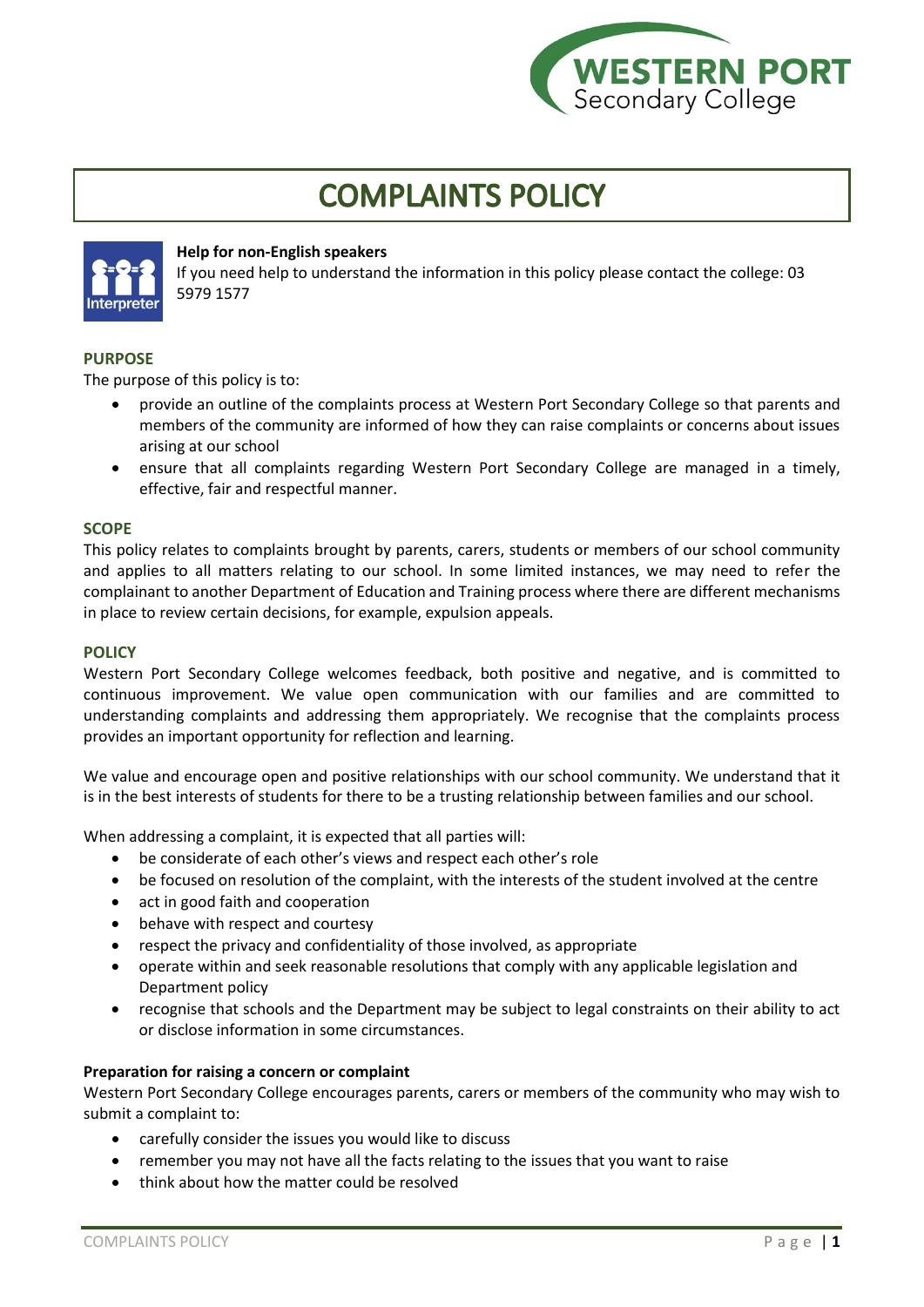

• be informed by checking the policies and guidelines set by the Department and Western Port Secondary College (see "Further Information and Resources" section below).

## **Complaints process**

Western Port Secondary College is always happy to discuss with parents/carers and community members any concerns that they may have. Concerns in the first instance should be directed to:

- the Year Level Coordinator about issues or incidents involving breaches in behaviour or the Code of **Conduct**
- the Learning Level Leader about learning issues or incidents that happened at school;
- the Learning Level Leader or Assistant Principal about issues relating to staff members or more complex student matters; or
- the Principal about matters relating to school policy, student management, staff members or very complex student issues
- if you are not sure who to contact, contact an Assistant Principal on 5979 1577.

Where possible, school staff will work with you to ensure that your concerns are appropriately addressed.

Where concerns cannot be resolved in this way, parents or community members may wish to make a formal complaint to the Principal or Assistant Principal.

If you would like to make a formal complaint, in most cases, depending on the nature of the complaint raised, our school will first seek to understand the issues and will then convene a resolution meeting with the aim of resolving the complaint together. The following process will apply:

- **1. Complaint received:** Please either email, telephone or arrange a meeting through the front office with the Assistant Principal or Principal, to outline your complaint so that we can fully understand what the issues are. We can discuss your complaint in a way that is convenient for you, whether in writing, in person or over the phone.
- **2. Information gathering:** Depending on the issues raised in the complaint, the Principal, Assistant Principal or nominee may need to gather further information to properly understand the situation. This process may also involve speaking to others to obtain details about the situation or the concerns raised.
- **3. Response:** Where possible, a resolution meeting will be arranged with the Assistant Principal/Principal to discuss the complaint with the objective of reaching a resolution satisfactory to all parties. If after the resolution meeting we are unable to resolve the complaint together, we will work with you to produce a written summary of the complaint in the event you would like to take further action about it. In some circumstances, the Principal may determine that a resolution meeting would not be appropriate. In this situation, a response to the complaint will be provided in writing.
- **4. Timelines:** Western Port Secondary College will acknowledge receipt of your complaint as soon as possible (usually within two school days) and will seek to resolve complaints in a timely manner. Depending on the complexity of the complaint, Western Port Secondary College may need some time to gather enough information to fully understand the circumstances of your complaint. We will endeavour to complete any necessary information gathering and hold a resolution meeting where appropriate within 10 working days of the complaint being raised. In situations where further time is required, Western Port Secondary College will consult with you and discuss any interim solutions to the dispute that can be put in place.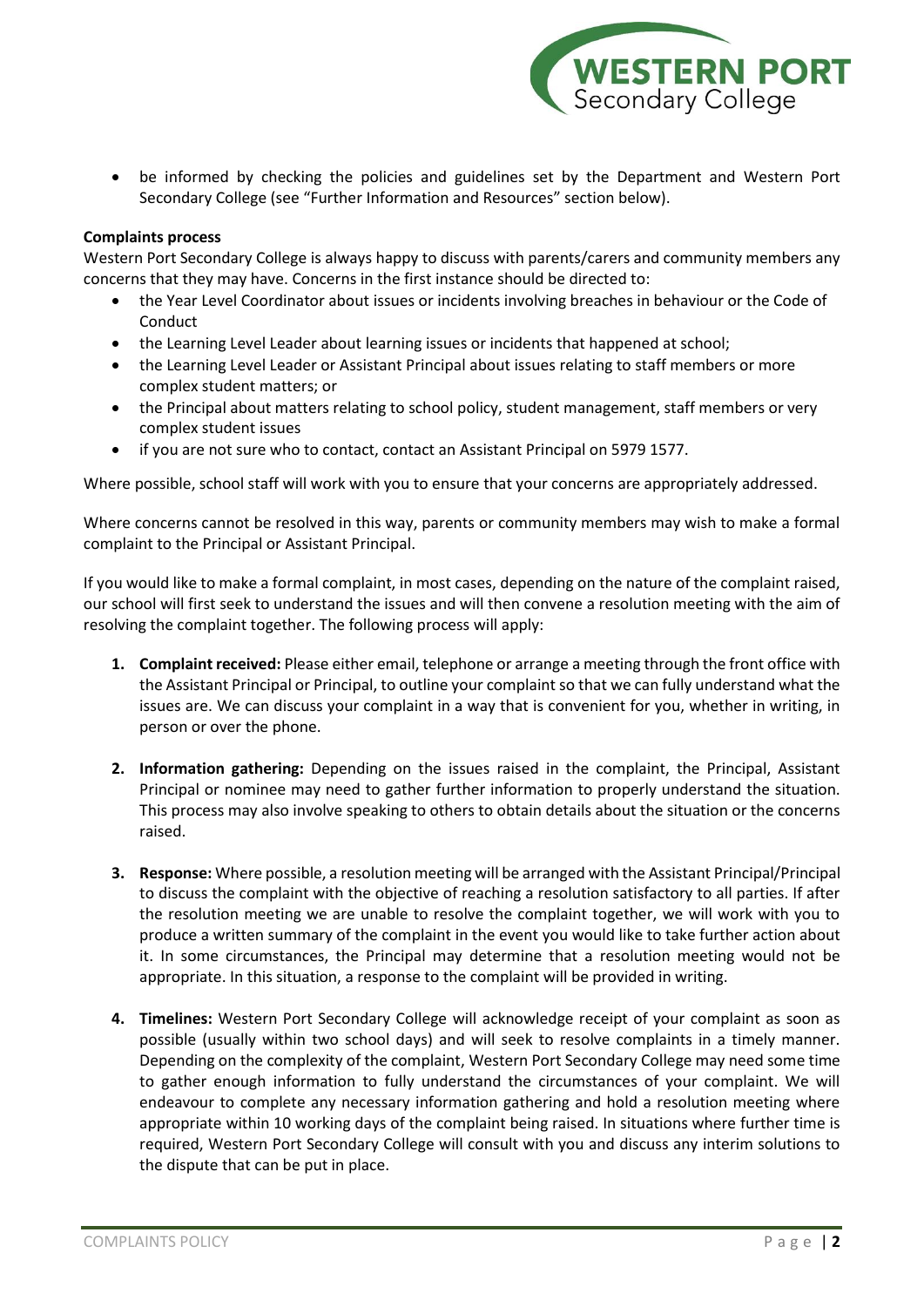

Please note that unreasonable conduct (e.g. vexatious complaints) may need to be managed differently to the procedures in this policy.

## **Resolution**

Where appropriate, Western Port Secondary College may seek to resolve a complaint by:

- an apology or expression of regret
- a change of decision
- a change of policy, procedure or practice
- offering the opportunity for student counselling or other support
- other actions consistent with school values that are intended to support the student, parent and school relationship, engagement, and participation in the school community.

In some circumstances, Western Port Secondary College may also ask you to attend a meeting with an independent third party or participate in a mediation with an accredited mediator to assist in the resolution of the dispute.

#### **Escalation**

If you are not satisfied that your complaint has been resolved by the school, or if your complaint is about the Principal and you do not want to raise it directly with them, then the complaint should be referred to the South Eastern Metropolitan Regional Office by contacting: Email [sevr@education.vic.gov.au](mailto:sevr@education.vic.gov.au) or Phone 1300 338 738.

Western Port Secondary College may also refer a complaint to South Eastern Metropolitan Regional Office if we believe that we have done all we can to address the complaint.

For more information about the Department's parent complaints process, including the role of the Regional Office, please see[: Raise a complaint or concern about your school](https://www.education.vic.gov.au/parents/going-to-school/Pages/school-complaints.aspx#policy) .

#### **COMMUNICATION**

This policy will be communicated to our school community in the following ways:

- available publicly on school website
- available via compass
- included in staff induction processes
- included in our staff handbook/manual
- hard copy available from school administration upon request

#### **FURTHER INFORMATION AND RESOURCES**